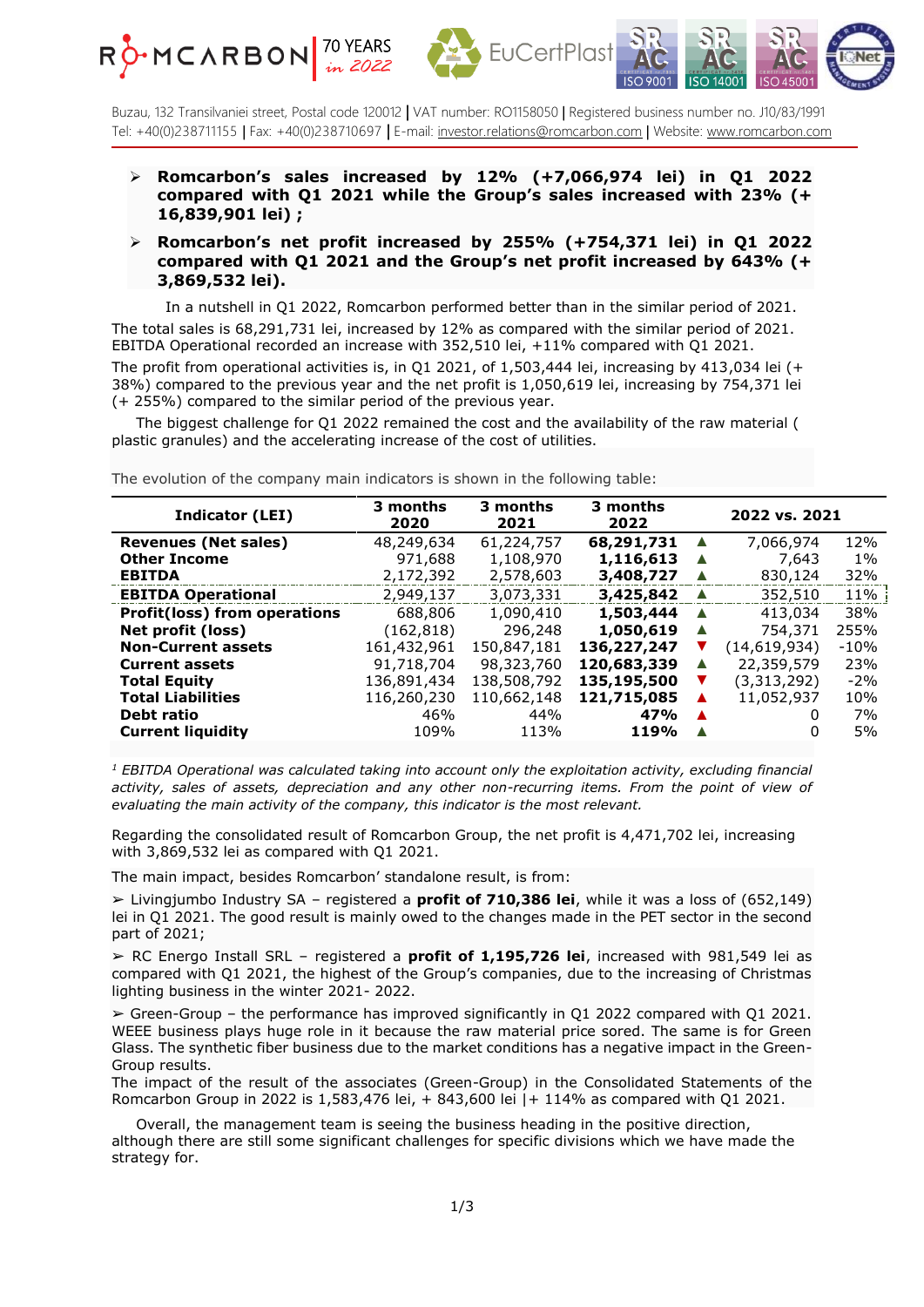





Buzau, 132 Transilvaniei street, Postal code 120012 **|** VAT number: RO1158050 | Registered business number no. J10/83/1991 Tel: +40(0)238711155 | Fax: +40(0)238710697 **|** E-mail: [investor.relations@romcarbon.com](mailto:investor.relations@romcarbon.com) | Website[: www.romcarbon.com](https://www.romcarbon.com/)

The evolution of the Group main indicators is shown in the following table:

| <b>Indicator (LEI)</b>                                                                           | 3 months<br>2020        | 3 months<br>2021        | 3 months<br>2022        |                  | 2022 vs 2021            |             |
|--------------------------------------------------------------------------------------------------|-------------------------|-------------------------|-------------------------|------------------|-------------------------|-------------|
| Revenue (Sales)<br>Other income                                                                  | 65,609,112<br>1,433,848 | 73,074,641<br>1,840,099 | 89,914,541<br>6,524,262 | ▲                | 16,839,901<br>4,684,163 | 23%<br>255% |
| Share of profit / loss of<br>associates                                                          | (294, 690)              | 739,876                 | 1,583,476               |                  | 843,600                 | 114%        |
| EBITDA                                                                                           | 3,046,841               | 3,962,851               | 8,089,482               |                  | 4,126,632               | 104%        |
| <b>EBITDA Operational</b>                                                                        | 4,315,733               | 3,901,985               | 6,572,211               |                  | 2,670,226               | 68%         |
| Net profit <sup>1</sup>                                                                          | (445,916)               | 602,170                 | 4,471,702               |                  | 3,869,532               | 643%        |
| Net profit without the<br>impact of Share of<br>profit / loss of<br>associates [Green-<br>Group] | (151, 226)              | (137,706)               | 2,888,226               |                  | 3,025,931               | 2197%       |
| Non-Current assets                                                                               | 195,123,611             | 179,381,875             | 166,350,918             |                  | (13,030,957)            | $-7%$       |
| Current assets                                                                                   | 111,454,295             | 115,840,779             | 148,329,157             | ▲                | 32,488,378              | 28%         |
| <b>Total Equity</b>                                                                              | 139,139,447             | 140,351,897             | 143,437,963             | $\blacktriangle$ | 3,086,066               | 2%          |
| <b>Total Liabilities</b>                                                                         | 167,438,458             | 154,870,758             | 171,242,112             | ▲                | 16,371,354              | 11%         |
| Debt ratio                                                                                       | 55%                     | 52%                     | 54%                     |                  |                         | 4%          |
| Current liquidity                                                                                | 97%                     | 104%                    | 105%                    |                  | 0                       | $1\%$       |

*<sup>1</sup>* The contribution of the company to the profit of the Group:

| Company                                                                                                  | Result<br>3 months<br>2021 (in<br>lei) | <b>Result</b><br>3 months<br>2022 (in<br>lei) | 2022 vs<br>2021 |
|----------------------------------------------------------------------------------------------------------|----------------------------------------|-----------------------------------------------|-----------------|
| Romcarbon SA                                                                                             | 296,248                                | 1,050,619                                     | 754,371         |
| Living Jumbo Industry SA                                                                                 | (652,149)                              | 710,386                                       | 1,362,534       |
| RC Energo Install SRL                                                                                    | 214,178                                | 1,195,726                                     | 981,549         |
| <b>Infotech Solutions SRL</b>                                                                            | 20,618                                 | 68,177                                        | 47,559          |
| Recyplat Ltd Cipru                                                                                       | (102)                                  | (101)                                         |                 |
| Eco Pack Management SA                                                                                   | (2,634)                                | (7)                                           | 2,627           |
| Consolidation adjustments (Share of the profit of the<br>associate Romgreen Universal LTD (Green-Group)) | 739,876                                | 1,583,476                                     | 843,600         |
| Intercompany eliminations and other consolidation<br>adjustments                                         | (13, 866)                              | (136, 574)                                    | (122, 708)      |
| <b>Total Net profit of the Group</b>                                                                     | 602,169                                | 4,471,702                                     | 3,869,533       |